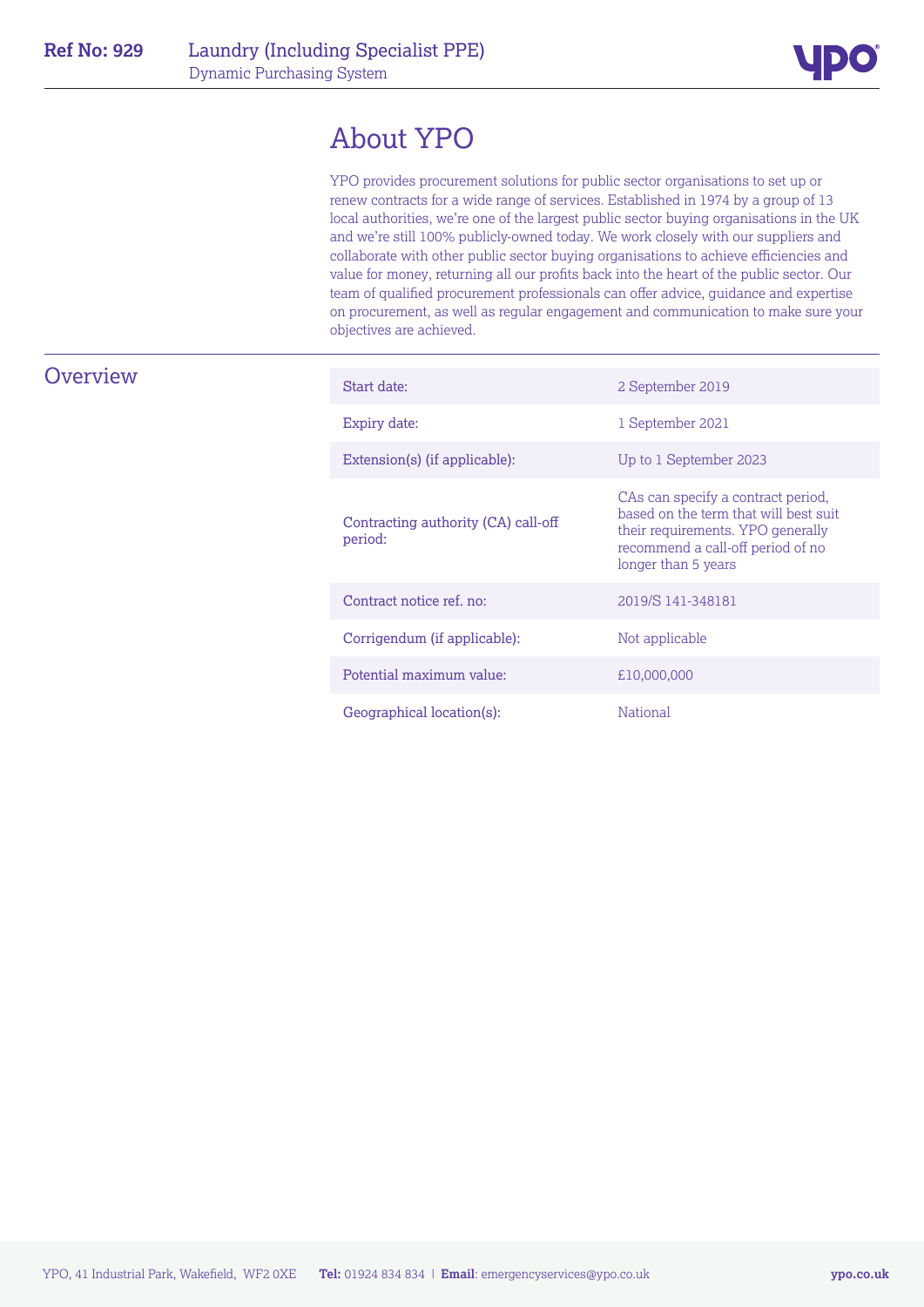# Specification, overview and lot structure

This framework has been divided into three lots:

| <b>LOT</b> | <b>DESCRIPTION</b>          | <b>METHOD OF</b><br><b>'CALL-OFF' CONTRACTS</b> |
|------------|-----------------------------|-------------------------------------------------|
|            | PPE Laundry                 | Further competition                             |
| 2          | <b>General Laundry</b>      | Further competition                             |
| 3          | <b>Contaminated Laundry</b> | Further competition                             |

#### **LOT 1 – SPECIALIST LAUNDRY AND MAINTENANCE OF STRUCTURAL FIRE FIGHTERS PPE ENSEMBLES**

Services include (but not limited to) collection from and delivery to designated depot/stations, specialist handling and storage in accordance with BS EN:14065 (or equivalent/updated) standard.

All fire fighting kits/items will be logged and recorded on receipt at point of collection.

All services will also be logged and recorded and fed back to the customer to assist with any recording and traceability requirements.

All PPE garments are required to either be returned as a full kit per fire fighter in ready to wear condition or the customer is to be informed if any garments are to be condemned. All items which are to be assessed for contamination or repair must be done so to ensure that the finished garment is fit for purpose in line with manufacturer's instructions, and all repairs are conducted with certified material that matches the garment. Suppliers/providers will ensure that all finished garments are fit for purpose and comply with PPE standards. Through the life of the contract this must be the most up to date relevant PPE standard.

Full reporting capability should be readily available at all times to customers to detail the condition of a garment and full details of condemned items will be provided. Customers will have differing requirements but as a minimum the supplier will be able to provide reporting in terms of:

- Date garment collected
- Type of garment (i.e. bunker, tunic, flash hood etc.)
- No. of washes
- No. of patches
- Condemned item (and reason for condemning)
- Date garment returned to customer

At all times suppliers/providers must be complying with Directive 89/656/EEC – The use of Personal Protective Equipment at Work Regulations 1992 (as updated).

Pricing will be provided at further competition stage.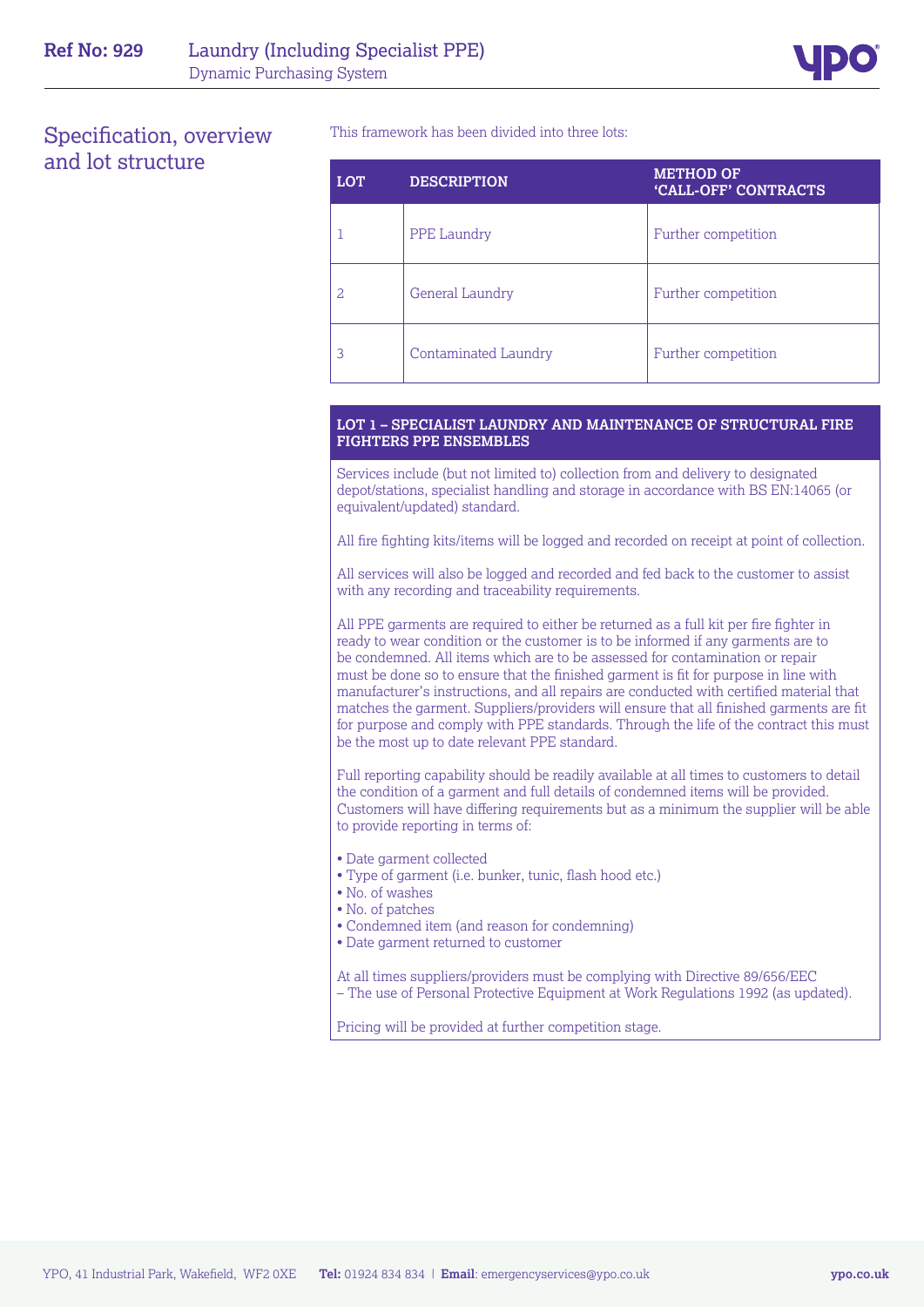# Specification, overview and lot structure

#### **LOT 2 – GENERAL LAUNDRY**

Services include (but not limited to) the collection, laundry and re-delivery of general items used within fire and rescue, police services, schools and local authorities etc, such as:

- Tea towels
- Bedding
- Blankets
- Uniforms

#### **LOT 3 – CONTAMINATED LAUNDRY**

Services are to include (but not limited to) the collection and transportation of laundry that is deemed to be contaminated at source in accordance with BS EN: 14065 (or equivalent).

Garments which are contaminated need to be assessed and treated in accordance with the above standard (or equivalent) and fully laundered and dried in accordance with this standard also.

Garments should be reassessed after laundry to ascertain whether they are fit to be delivered back to the customer, or whether they need condemning and update the customer accordingly.

Examples of items which may be contaminated are:

- Custody blankets
- Bedding
- Clothing
- Uniforms
- Aprons
- Overalls
- Blankets
- Lab coats
- Bath robes
- Towels
- Aprons
- Automotive workwear

At all times suppliers/providers must be complying with Directive 89/656/EEC – The use of Personal Protective Equipment at Work Regulations 1992.

Pricing will be provided at further competition stage.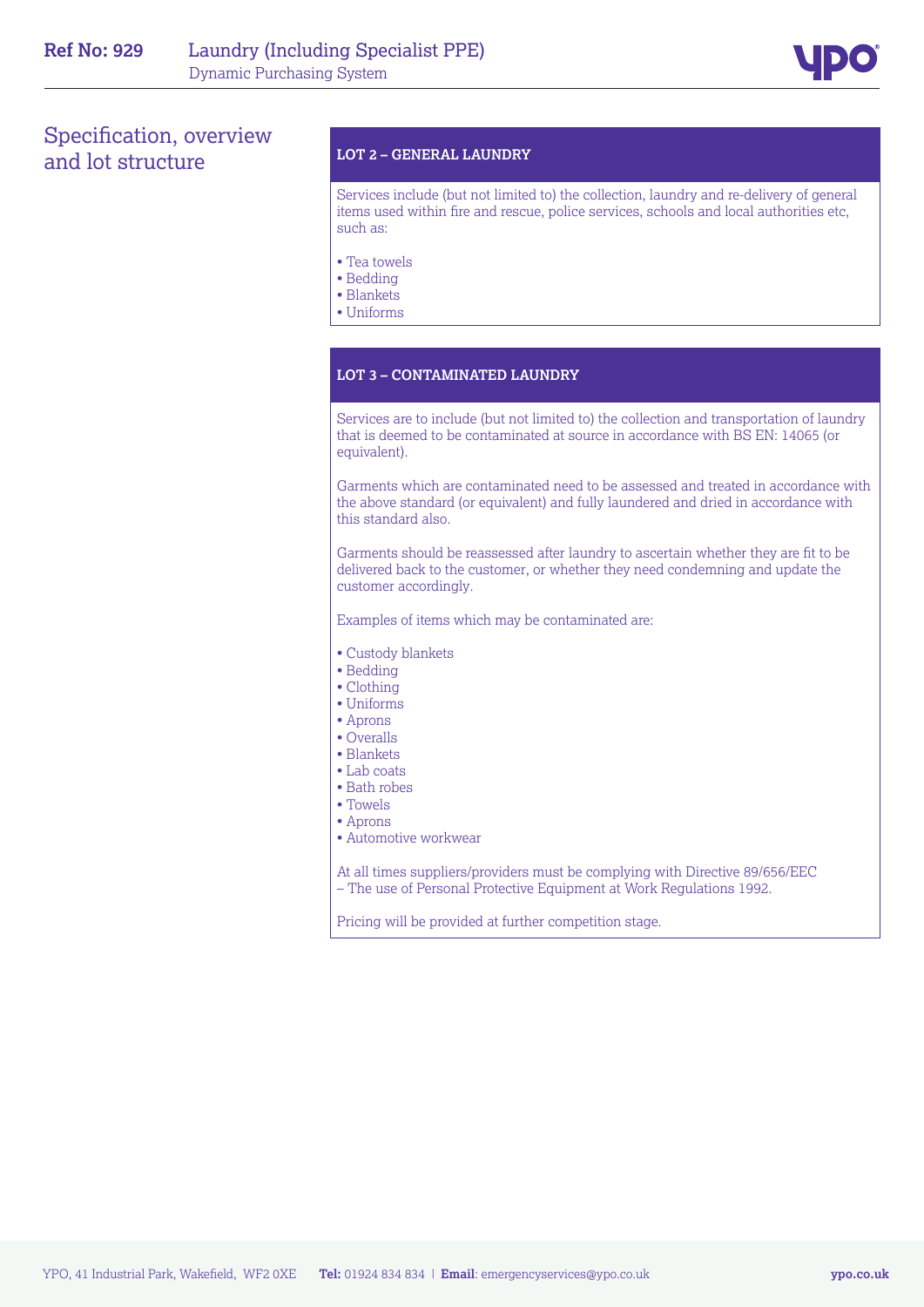| <b>Benefits of using</b><br>the DPS | A Dynamic Purchasing System (DPS) is an electronic system established to purchase<br>goods, works or services which remains open throughout its duration for the ongoing<br>admission of suppliers/providers meeting the minimum selection criteria. A DPS also<br>allows pre-qualified suppliers/providers to participate in customer's further competition<br>for in scope services. |
|-------------------------------------|----------------------------------------------------------------------------------------------------------------------------------------------------------------------------------------------------------------------------------------------------------------------------------------------------------------------------------------------------------------------------------------|
|                                     | Benefits of using the DPS:                                                                                                                                                                                                                                                                                                                                                             |
|                                     | • YPO can fully manage the customer's further competition (call-off) process if required                                                                                                                                                                                                                                                                                               |
|                                     | • Flexibility to respond to changes in the market and offer local suppliers/providers and<br>SME's the opportunity to bid and be awarded to the DPS                                                                                                                                                                                                                                    |
|                                     | . Suppliers/providers not meeting the minimum standard for admittance onto the DPS<br>can resubmit                                                                                                                                                                                                                                                                                     |
|                                     | • Reduced timescales – customers do not need to run a full OJEU procurement if<br>procuring via the DPS                                                                                                                                                                                                                                                                                |
|                                     | • Assured supplier standards – suppliers/providers appointed onto the DPS are<br>'pre-qualified' as to their general suitability                                                                                                                                                                                                                                                       |
|                                     | • Aggregation of spend – customers will receive the benefits of the aggregated spend<br>volume and increased leverage in the market                                                                                                                                                                                                                                                    |
|                                     | • Pre-defined terms and conditions – when awarding contracts customers have the option<br>to use YPO's call-off terms and conditions as established and previewed by eligible<br>suppliers/providers, their own terms and conditions                                                                                                                                                   |
|                                     |                                                                                                                                                                                                                                                                                                                                                                                        |

Suppliers/providers The advantage of a DPS arrangement is that new suppliers/providers can be admitted during the term of the DPS, subject to them passing the mandatory minimum selection criteria. To request the latest supplier/provider list, please email **emergencyservices@ypo.co.uk**

> At the time of returning the signed Non-Disclosure and Customer Access Agreement, customers can provide YPO with a list of their incumbent and local suppliers/ providers that are not already awarded on to the DPS. YPO are then able to work on the customer's behalf with these suppliers/providers to explain the process and evaluate any subsequent submissions. Customers can then decide when to conduct the further competition.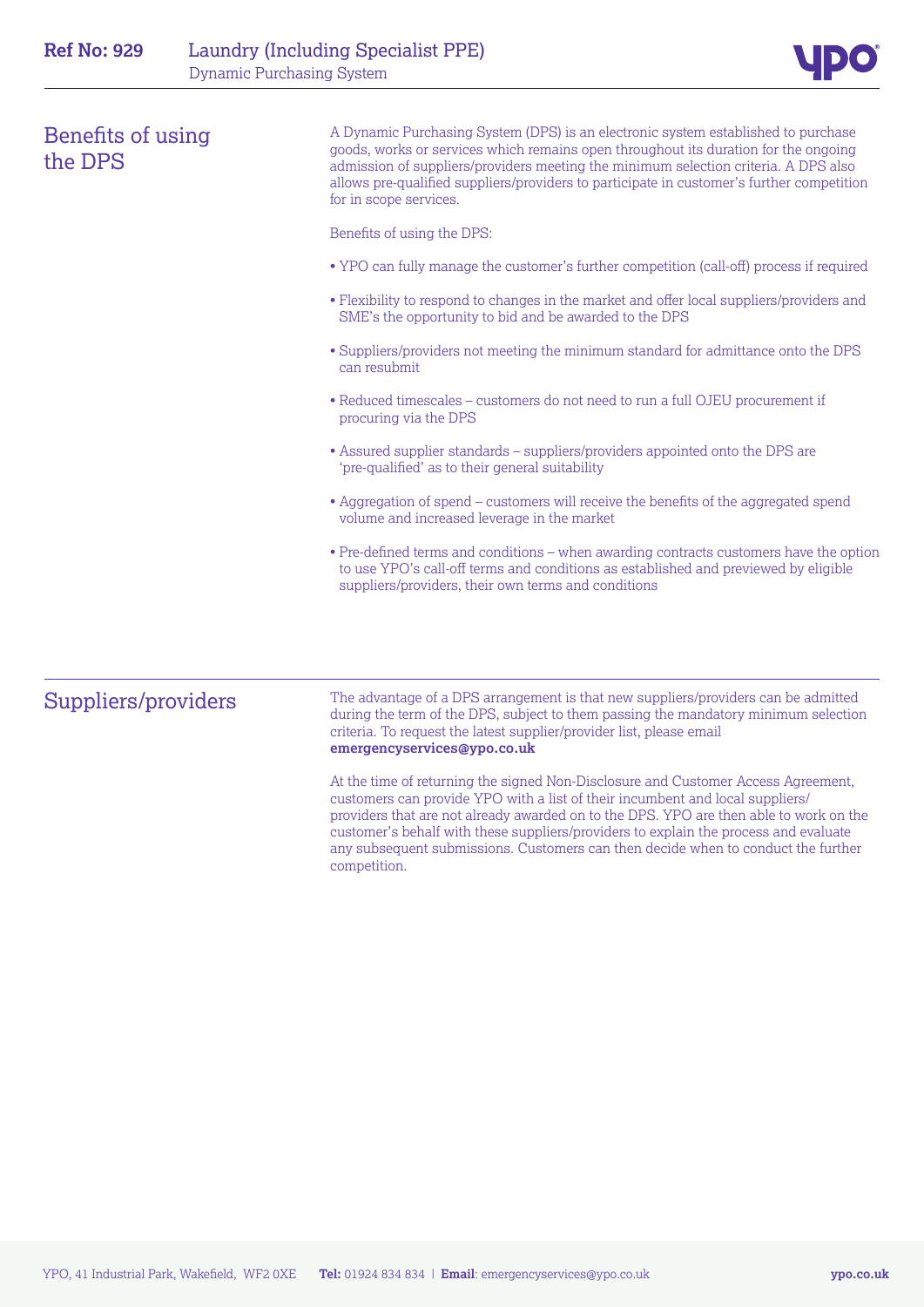| <b>Ref No: 929</b>                                                                                                                                                                                                                                                                                                                      |  | <b>Laundry (Including Specialist PPE)</b><br><b>Dynamic Purchasing System</b> |                                                                                                                                                                                                                                                                                                                                                                                                                                                                                                                                                      |
|-----------------------------------------------------------------------------------------------------------------------------------------------------------------------------------------------------------------------------------------------------------------------------------------------------------------------------------------|--|-------------------------------------------------------------------------------|------------------------------------------------------------------------------------------------------------------------------------------------------------------------------------------------------------------------------------------------------------------------------------------------------------------------------------------------------------------------------------------------------------------------------------------------------------------------------------------------------------------------------------------------------|
| How to use the DPS                                                                                                                                                                                                                                                                                                                      |  | compliant further competition.                                                | To access the DPS, customers should complete and return the Non-Disclosure and<br>Customer Access Agreement. YPO can then pre-agree the level of support that might be<br>required and can provide customers with templates, advice and guidance to undertake a                                                                                                                                                                                                                                                                                      |
|                                                                                                                                                                                                                                                                                                                                         |  |                                                                               | Customers can undertake the further competition process themselves but must be aware<br>that this is a resource intensive process and if customers undertake their own further<br>competition YPO must be informed by emailing emergencyservices@ypo.co.uk                                                                                                                                                                                                                                                                                           |
| How to award/call-off<br>from the DPS                                                                                                                                                                                                                                                                                                   |  | any further competition they undertake themselves.                            | No direct award option is available under any DPS arrangement so a further competition<br>is required. YPO can help customers produce specifications, qualitative questions,<br>pricing schedules and evaluation criteria to undertake a further competition. Clarification<br>responses, evaluation of further competition submissions, drafting of award letters and<br>contracts and applicable Contract Award Notices are elements of the process that will<br>need to be completed by the customer. Customers must inform YPO of the outcome of |
| When running a further competition, customers should award based on the most<br>economically advantageous response and must provide suppliers/providers with the<br>evaluation methodology, including the evaluation criteria and the weightings applied to<br>each criterion.<br>The selection criteria used to establish the DPS was: |  |                                                                               |                                                                                                                                                                                                                                                                                                                                                                                                                                                                                                                                                      |
|                                                                                                                                                                                                                                                                                                                                         |  | <b>CRITERION</b>                                                              | PERCENTAGE WEIGHTINGS                                                                                                                                                                                                                                                                                                                                                                                                                                                                                                                                |
|                                                                                                                                                                                                                                                                                                                                         |  | Cost                                                                          | 30%                                                                                                                                                                                                                                                                                                                                                                                                                                                                                                                                                  |
|                                                                                                                                                                                                                                                                                                                                         |  | Quality                                                                       | 40%                                                                                                                                                                                                                                                                                                                                                                                                                                                                                                                                                  |
|                                                                                                                                                                                                                                                                                                                                         |  | Delivery and Customer Service                                                 | 20%                                                                                                                                                                                                                                                                                                                                                                                                                                                                                                                                                  |
|                                                                                                                                                                                                                                                                                                                                         |  | Sustainability and CSR                                                        | 10%                                                                                                                                                                                                                                                                                                                                                                                                                                                                                                                                                  |

re-opened for evaluation within the further competition. Customers can also set any appropriate KPI's and/or service levels within the quality award criteria.

Evaluation must be fair and transparent, and the methodologies used to evaluate must be provided to the suppliers/providers within the further competition documentation.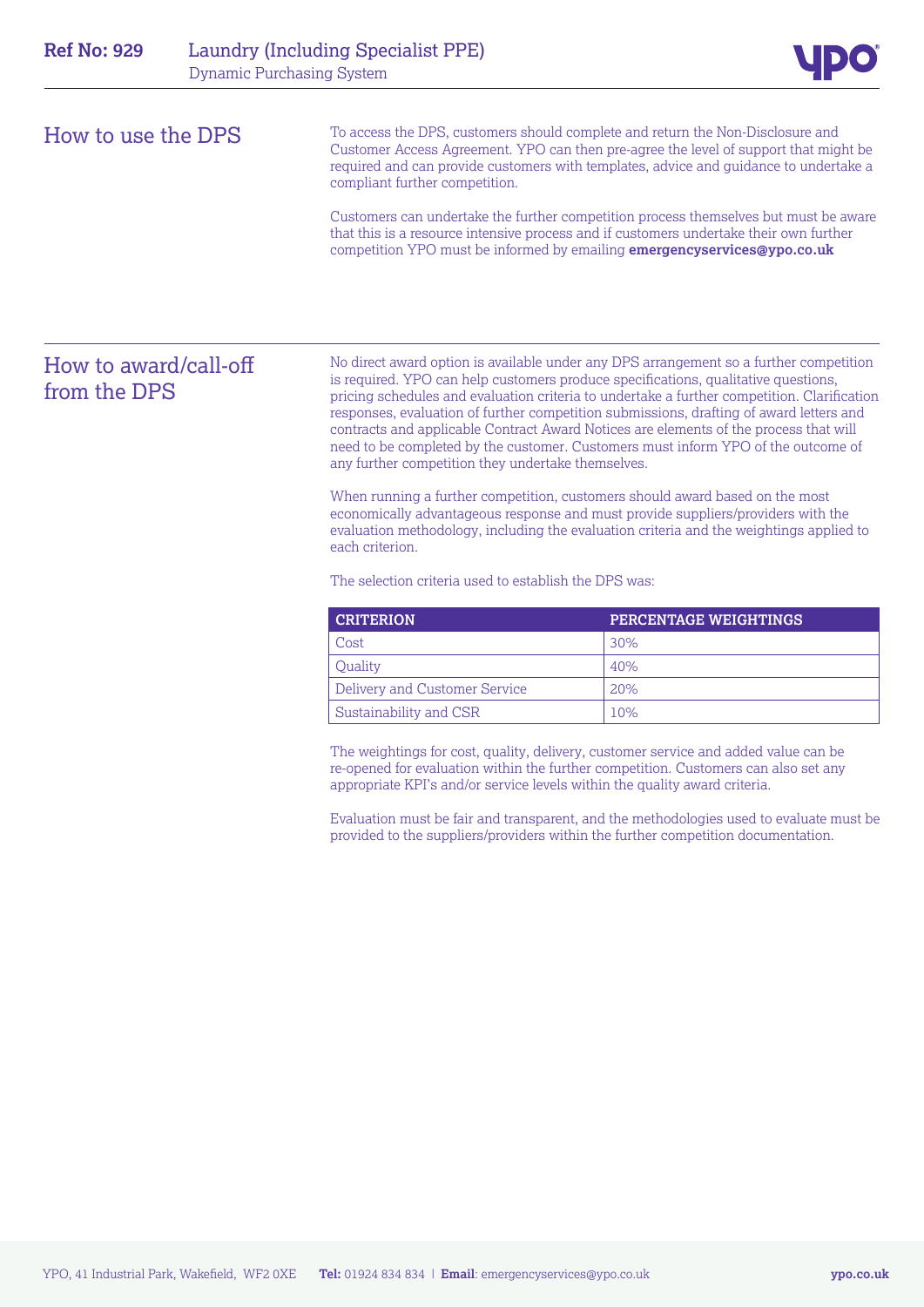| Terms and conditions | Suppliers/providers awarded on to the DPS have agreed to and signed YPO's<br>Establishment Agreement Terms and Conditions. The call-off terms and conditions can<br>be amended by the CA and supplier/provider by mutual agreement to include additional<br>terms to supplement the DPS Establishment Terms and Conditions. A variation form is<br>included in the DPS Establishment Terms and Conditions document to allow customers<br>and suppliers/providers to amend any terms if required.<br>If the customer proposes any amendments to the DPS Establishment Agreement Terms<br>and Conditions these must be provided to suppliers/providers in the further competition<br>documentation. This will then allow all suppliers/providers on the DPS to consider any<br>amendments and bid accordingly. |
|----------------------|--------------------------------------------------------------------------------------------------------------------------------------------------------------------------------------------------------------------------------------------------------------------------------------------------------------------------------------------------------------------------------------------------------------------------------------------------------------------------------------------------------------------------------------------------------------------------------------------------------------------------------------------------------------------------------------------------------------------------------------------------------------------------------------------------------------|
| Contact information  | For further information or to discuss individual requirements, please use the contact<br>details below:                                                                                                                                                                                                                                                                                                                                                                                                                                                                                                                                                                                                                                                                                                      |

#### **Laura Megson**

Category Buyer | Emergency Services and Blue Light Tel: **07552 320097** | Email: **laura.megson@ypo.co.uk**